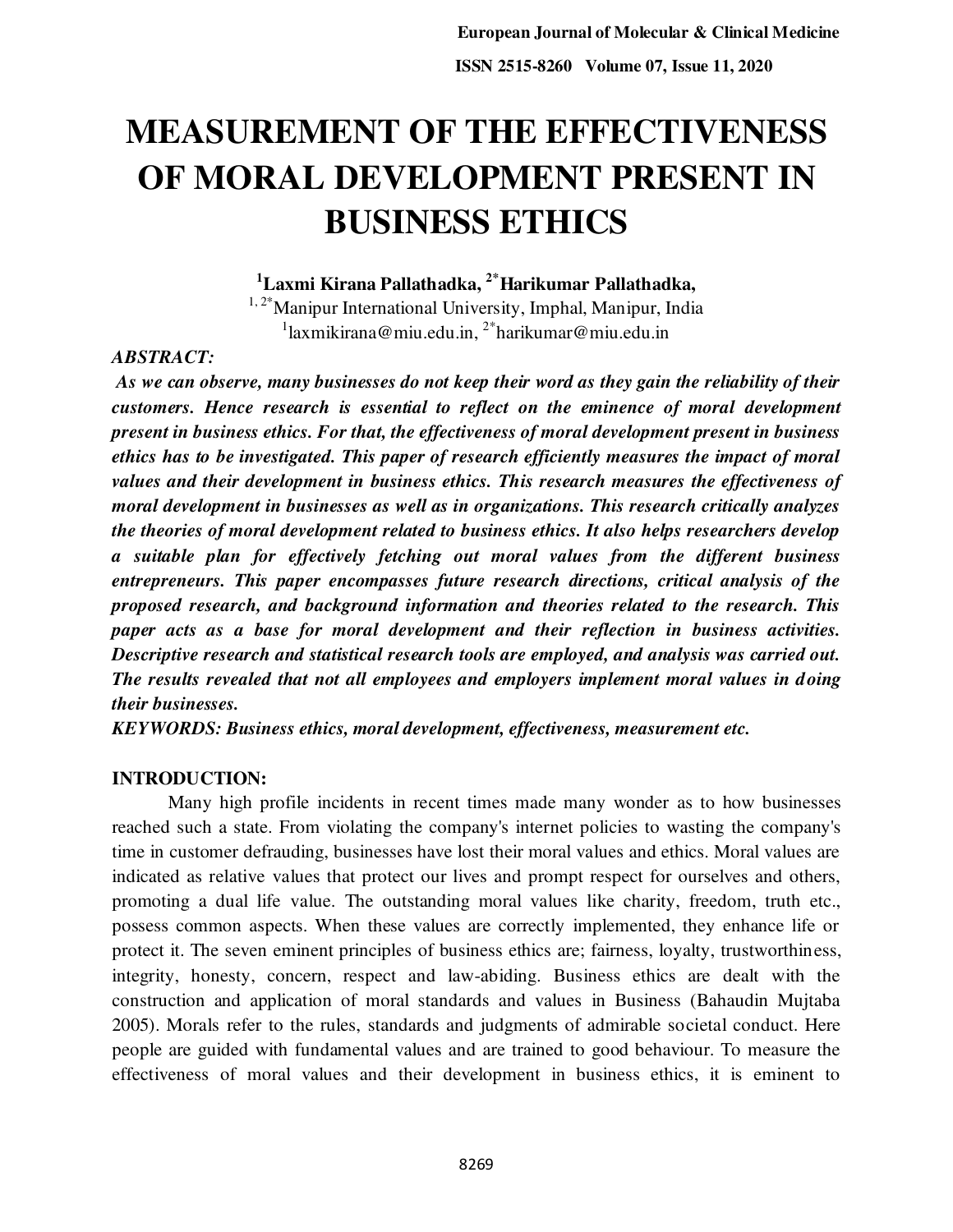understand the importance of morality in business. Recruitment costs are cut by minimizing turnover, and hence money is saved in a business.

The ethical business for imminent employees improves a business attraction and improves the pool of recruitment talent. A business, which runs morally, thus increases the level of productivity and profitability as employees are proud regarding their work (Chron 2021). Many perceive that the sole purpose of a company is maximizing its profits without taking into account its responsibility of trust. Many companies believe that it is okay to be unethical for maximizing their profits. Social media plays an eminent role in carving a business reputation. A loyal customer base is essential for maximizing the profits and sales of a company. Moral values like trust, gain customer loyalty. Hence moral values are essential for a business to sustain itself in the competitive environment.

 With some relevant data gathered from a business organization, the proposed research examined the relationship between moral values in the business of the employers and employees in 24 organizations. Their performance and commitment in business are analyzed. The analysis is carried out on how these people implement the moral values they have attained in their business. This is a measurement of the effectiveness of their application of moral values by these people in their businesses. The initial part of the research contextualizes the previous related researches on moral values in business, the theoretical background of the study; then the paper is dealt with the methods and tools employed to collect data for the research, and the final part of the research is dealt with the results of the study and relevance for research on the moral development in business.

#### **THEORETICAL BACKGROUND:**

#### *Kohlberg's Moral Development Theory*

Kohlberg's moral development theory indicates three levels in moral development, which is responsible for our cognitive development. The work of Lawrence Kohlberg was an extension of explaining the children's moral development that has several stages. Kohlberg defines moral development under three levels; conventional level, pre-conventional level and post-conventional level. Two distinct stages are encompassed in each level. The morality sense of a child is encompassed in the pre-conventional level, and it is controlled externally. In the postconventional level, a person's moral sense is mapped out in the form of abstract values and principles. People perceive that some of the laws must be eliminated or changed. In the conventional level, the moral sense of an individual adheres to societal and personal relationships. The rules of authority are continuously accepted by the children as they believe in society and optimistic relations. Kohlberg's theory faced criticism for its gendered and cultural bias and towards upper-class and white boys and men. The theory also failed to reflect on inconsistencies encompassed in moral judgments.

#### *GILLIGAN'S MORAL DEVELOPMENT THEORY*

 Gilligan's moral development theory maps out the morality of a woman and is id-driven by the ethical and moral values of women and their relationships and is contemplated on their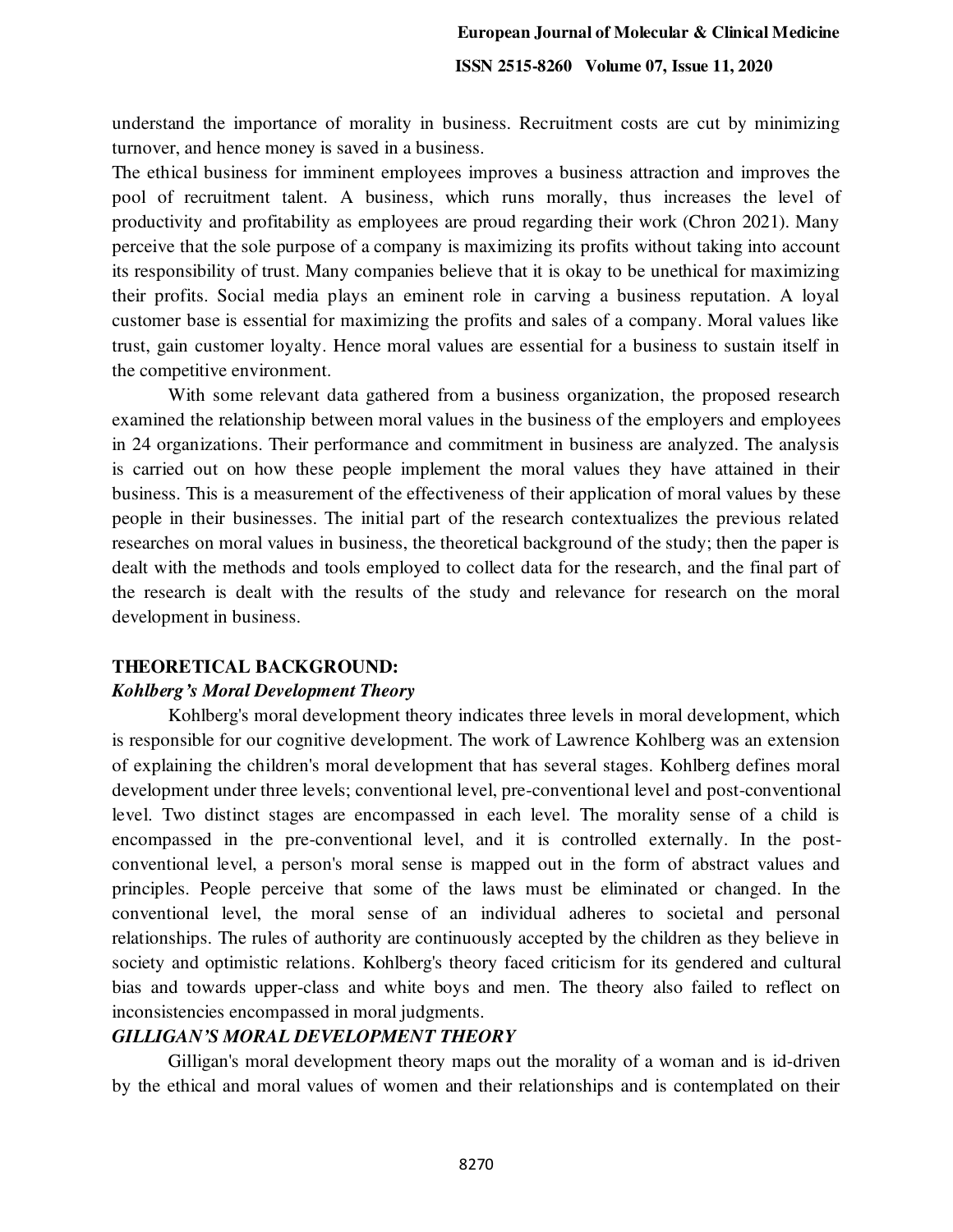decisions, which would impact others. Morality is developed in stages in women in this theory. Gilligan's theory is an adapted form of Kohlberg's moral development theory. Gilligan's theory revealed the results that indicate that women in moral decision-making exhibit a rigid emphasis. This theory is entirely associated with women. The stages of this theory are similar to Kohlberg's moral development theory but are associated with women. The stages of this theory are; preconventional morality, conventional morality and post-conventional morality. In preconventional morality, a rigid contemplation is made on self-interest and survival. In conventional morality, women give priority to care and selflessness. In post-conventional morality, women emphasize the impact of their selection and control of their lives. Caring is highly contemplated at this stage. This theory had a drawback as it applies only to feminists. Her theory was recommended to perceive gender equality in terms of both men and women.

## **RELATED WORKS:**

(Trevino 1992) reviewed Kohlberg's moral development theory, which indicates the moral reasoning in the research, which is associated with business ethics. The study provided implications for future research on the ethics of business and the management and training of unethical or ethical behaviour of the employers and employees of an organization. The study contemplates the good moral values of business ethics. The moral strategies of judgment by the people are discovered in the research by the people and the moral dilemmas that are hypothetical and their associated justifications.

(Bienengräbe 2014) examined the moral development in business education and social development, driving the competence of moral judgment. He explored the questions associated with the conditions of the development of moral judgment and apprentices. The theoretical approach in moral development on social conditions is analyzed initially in his research. Empirical proof is provided for the research, based on a research study conducted on the same topic in Germany. The third part of his research indicates the moral development in the educational system, which is vocational.

(Graham 1995) carried out research on citizenship behaviour, moral development and leadership. The self-interests of the followers of leadership were associated with the contemplated task performance and moral development. This is pre-conventional, according to Kohlberg' moral development theory. The leadership styles contemplate social networks and interpersonal relationships and are related to the followers' group collaboration and moral development. The paper also suggests that the abilities of leadership are also associated with post-conventional moral development. These abilities are also suited for participating in organizational governance.

# **METHODOLOGY:**

 The eminent aim of the research is to measure the effectiveness of moral development in business ethics. Data, which is essential for the research, is collected utilizing survey questionnaires, which encompassed the questions related to the proposed research. This questionnaire is distributed across the employees and employers of 24 organizations. A set of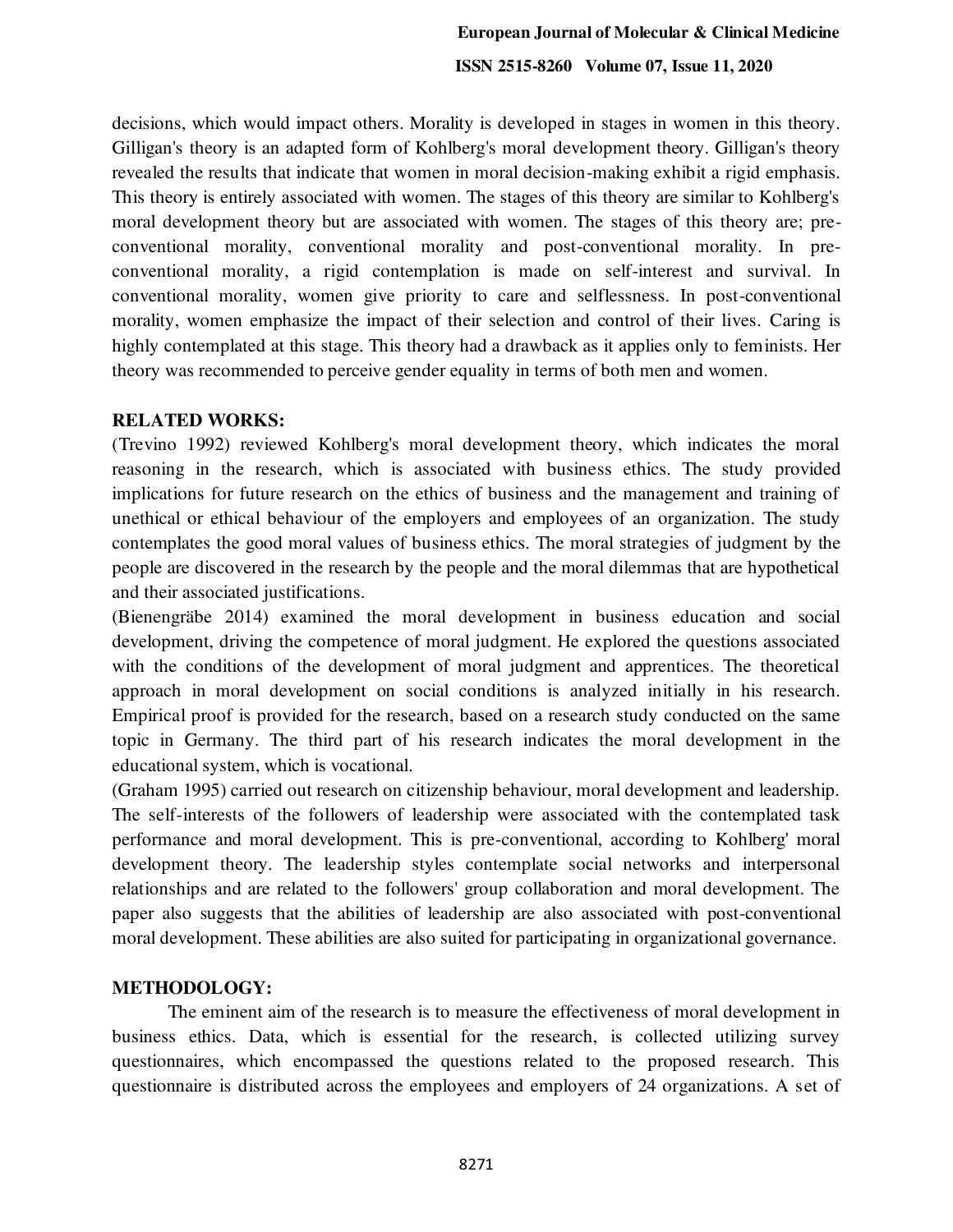question encapsulated two questionnaires for the employees and one questionnaire given to the employer. Formal instructions were encompassed in the set of questionnaires. The employers were asked to distribute the questionnaires to the organization's employees. For confirming confidentiality and anonymity, an envelope was encompassed with every questionnaire. An email was utilized to collect responses from the participants of the study. The email was the source of communication between the participants and the researcher. The questionnaire is distributed to 24 organizations that are frequently guilty of violating moral values and ethics. In addition to descriptive research, an exploratory research design was utilized for the research. Both quantitative and qualitative tools were employed for the research.

## **DATA COLLECTION:**

 For the descriptive research, data were collected from primary and secondary data sources like survey questionnaires distributed across the organization and the internet through annual reports of the organizations and newspapers. Primary data collection was focused on utilization for the research. It was collected from the respondents of the 24 organizations, which had both employers and employees, and the secondary data was collected for critical analysis used in the research. Each method of data collection had its benefits and drawbacks. The collected information could be cross-checked with the data collected from other methods as well. The sample of respondents used for the research was 24 organizations, and the sample size was 240 with 10 respondents across each organization. The sample ratio concept was utilized for determining the sample size. Among the 240 respondents, only 219 responded for the study. The variables measured for the research are; job performance, attendance, organizational commitment, moral values of the employees, moral values of the employers, and the moral values perceived by the organization. The organizational commitment was measured on a rating scale from strongly agree (5) to strongly disagree (1). The job performance was measured with a graphic rating scale from highly poor (0) to excellent (100). Attendance of the employers and employees were also measured with the same graphic rating scale. The relationship between the moral values of the employers and employees and their association with the moral values of the organization is the control variable measured in the research. The measurement of moral values of the organizations was gained from employees, using a five-parameter scale derived from the organization's moral value scale, which was created by Hunt et al. in 1989. Responses were collected from the participants based on this scale. Exploratory factor analysis was used to explore the moral values of the organization and the public.

# **RESULTS:**

The descriptive profile of the participants of the study is presented in the below table.

| SI. | <b>Description</b> | Category of the | <b>Total</b> | Percentage of    |  |
|-----|--------------------|-----------------|--------------|------------------|--|
| No. |                    | respondents     |              | response $(\% )$ |  |
|     | Gender             | Female<br>a.    | 117          | 53.42            |  |
|     |                    | b. Male         | 102          | 46.57            |  |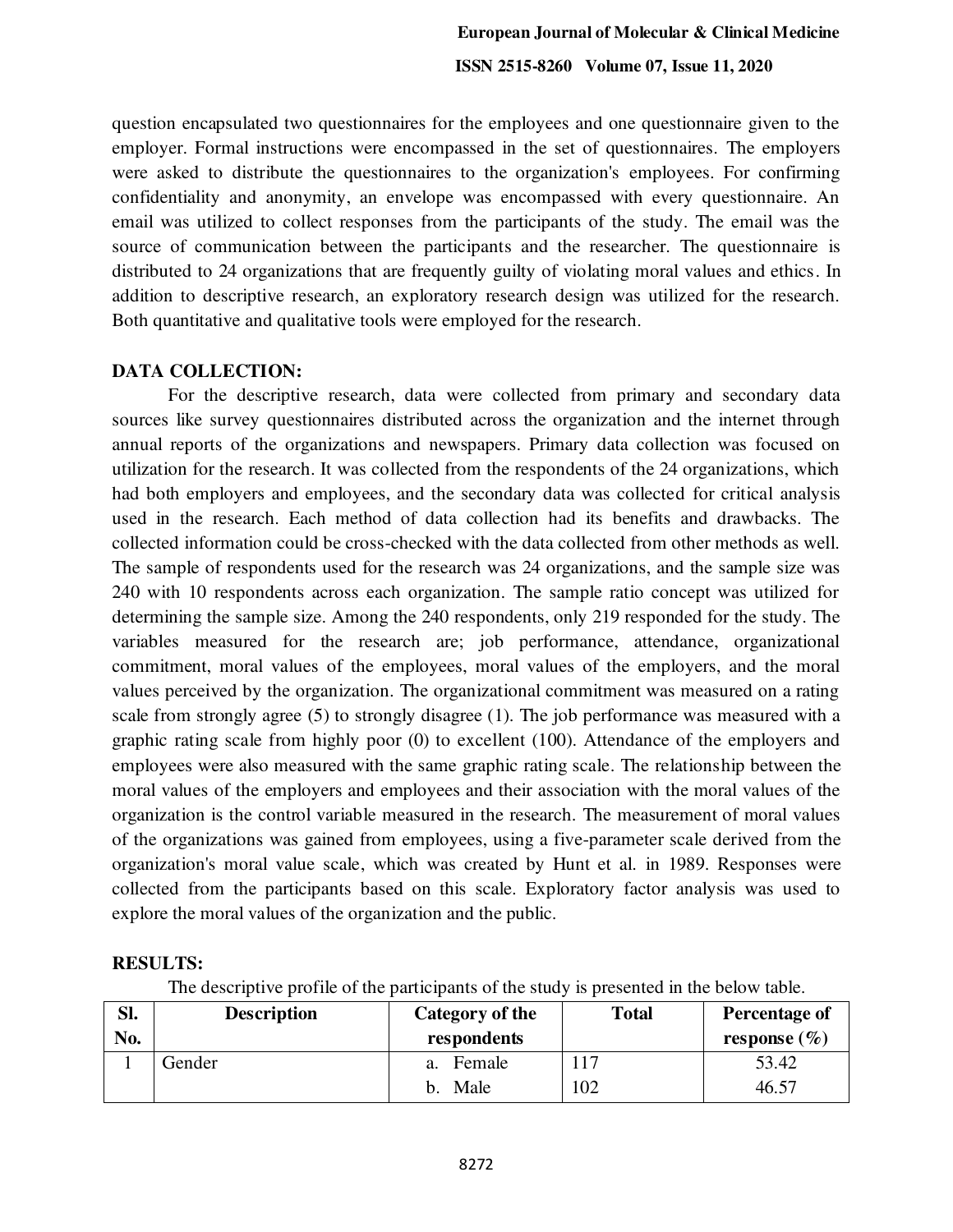|  | ISSN 2515-8260 Volume 07, Issue 11, 2020 |
|--|------------------------------------------|
|--|------------------------------------------|

| $\overline{2}$ | Age           | 21<br>25<br>to<br>a.             |       |
|----------------|---------------|----------------------------------|-------|
|                |               | 56<br>years                      | 25.57 |
|                |               | b. 26<br>30<br>to                |       |
|                |               | 35<br>years                      | 15.98 |
|                |               | c. 31<br>35<br>to                |       |
|                |               | 45<br>years                      | 20.55 |
|                |               | d. 36<br>to<br>40                |       |
|                |               | 83<br>years                      | 37.90 |
| 3              | Education     | High school<br>90<br>a.          | 41.09 |
|                |               | b. Diplomas<br>56                | 25.57 |
|                |               | 35<br>Degrees<br>$\mathbf{c}$ .  | 15.98 |
|                |               | Others<br>38<br>d.               | 17.35 |
| $\overline{4}$ | <b>Status</b> | High class<br>90<br>a.           | 41.09 |
|                |               | Middle class<br>75<br>b.         | 34.24 |
|                |               | Low middle<br>c.                 |       |
|                |               | class or low                     |       |
|                |               | class<br>54                      | 24.65 |
| 5              | Experience    | 35<br>five<br>a. Below           | 15.98 |
|                |               | years                            |       |
|                |               | b. 05<br>10<br>to                |       |
|                |               | 58<br>years                      | 26.48 |
|                |               | 10<br>15<br>to<br>$\mathbf{c}$ . |       |
|                |               | 46<br>years                      | 21.00 |
|                |               | 15<br>d. Above                   |       |
|                |               | 80<br>years                      | 36.52 |

#### **Table 1: Descriptive profile of respondents**

The responses are calculated in percentage while analyzing the descriptive profile of the participants of the research. The respondents' opinion was collected as the people's opinion in the area where the research was conducted. The statistical software SPSS was utilized for the data analysis. The tests used for the research were exploratory factor analysis; reliability, paired Ttest, and correlation was used in the descriptive research. Measuring equivalents, structural equation modeling and confirmatory factor analysis were performed utilizing EQS 6.1. The below table shows the zero-order Pearson's coefficient, standard deviations and means for the measured variables. Structured Equation Modeling (SEM) was utilized for analyzing the moral values and their impacts, which are observed among the employers and employees of the 24 organizations. The moral values in the business of employers possessed a favourable impact on the employees' business's moral values. The moral values in the employees' business had an optimistic impact on their commitment towards their organization, job performance and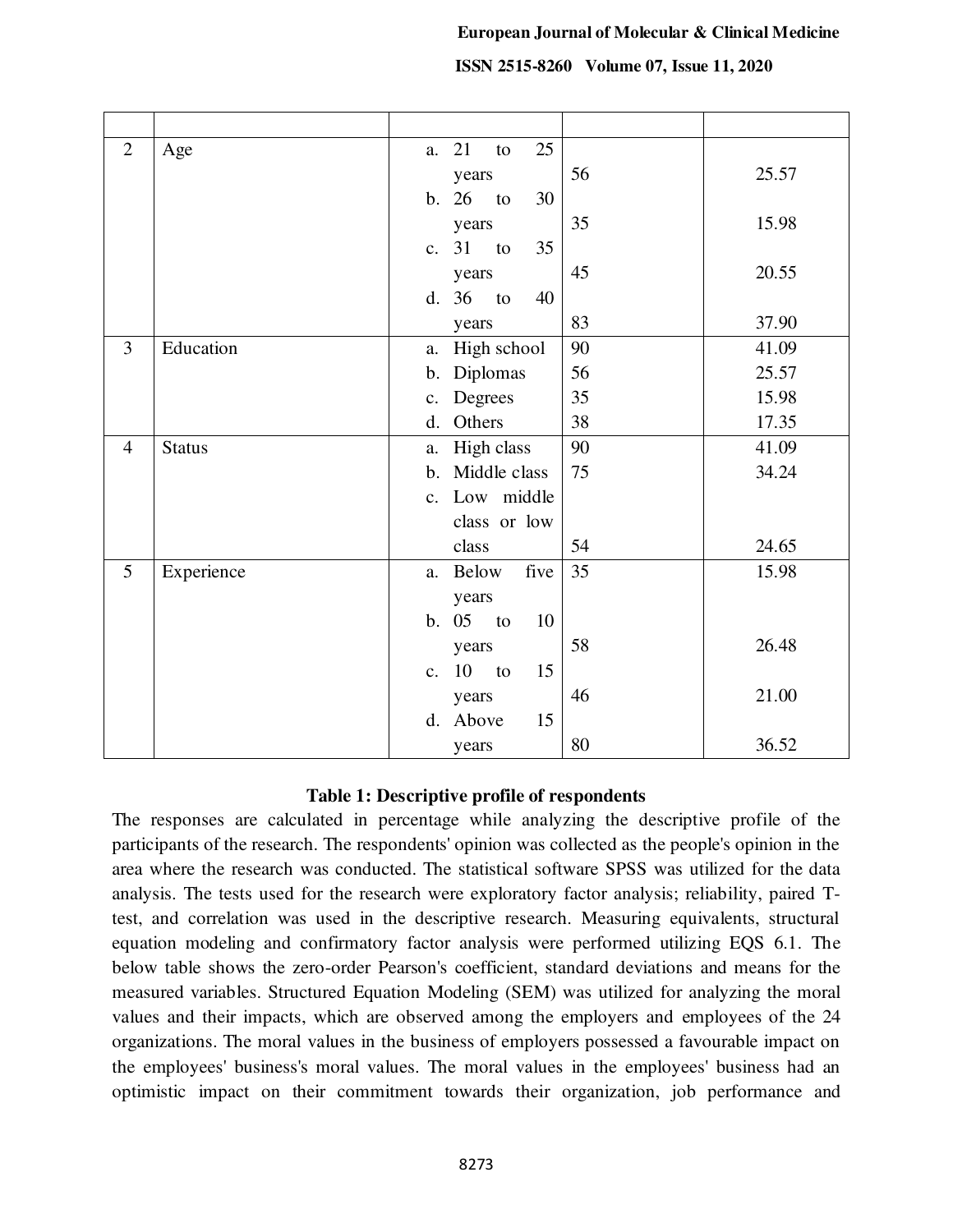**ISSN 2515-8260 Volume 07, Issue 11, 2020**

attendance. The organization's moral values and the control variable had an optimistic impact on the moral values in the employers' business.

Structured Equation Modeling (SEM) was used to compare the moral values in business demonstrated by employers and workers, as well as the efficacy of their application in their companies. Thus, this relatively measures the effectiveness of moral development present in business ethics. The study results indicated that the employers' moral values had an insignificant direct impact on the commitment towards their organization, job performance, and attendance. The following table showed the reliabilities, correlations, standard deviations and means of the measured variables.

| <b>Measured</b>  | <b>Mean</b> | <b>Standard</b>  | $\mathbf{1}$ | $\overline{2}$ | 3    | $\overline{4}$ | 5    |
|------------------|-------------|------------------|--------------|----------------|------|----------------|------|
| <b>Variables</b> |             | <b>Deviation</b> |              |                |      |                |      |
| Moral values     | 4.42        | 0.89             | 0.74         |                |      |                |      |
| of<br>the        |             |                  |              |                |      |                |      |
| organization     |             |                  |              |                |      |                |      |
| Moral values     | 4.9         | 0.66             | 0.22         | 0.93           |      |                |      |
| of<br>the        |             |                  |              |                |      |                |      |
| employer         |             |                  |              |                |      |                |      |
| Moral values     | 4.68        | 0.68             | 0.07         | 0.21           | 0.93 |                |      |
| of<br>the        |             |                  |              |                |      |                |      |
| employees        |             |                  |              |                |      |                |      |
| Commitment       | 4.01        | 0.90             | 0.01         | 0.07           | 0.21 | 0.86           |      |
| the<br>to        |             |                  |              |                |      |                |      |
| organization     |             |                  |              |                |      |                |      |
| Job              | 77.03       | 11.51            | 0.04         | 0.17           | 0.27 | 0.52           | 0.91 |
| performance      |             |                  |              |                |      |                |      |
| Attendance       | 87.01       | 13.09            | $-0.03$      | 0.06           | 0.28 | 0.22           |      |

# **Table 2: Reliabilities, Correlations, Standard Deviations and Mean**

The following figure shows the structural equation modeling analysis for the moral values in the business of the employers and the employees.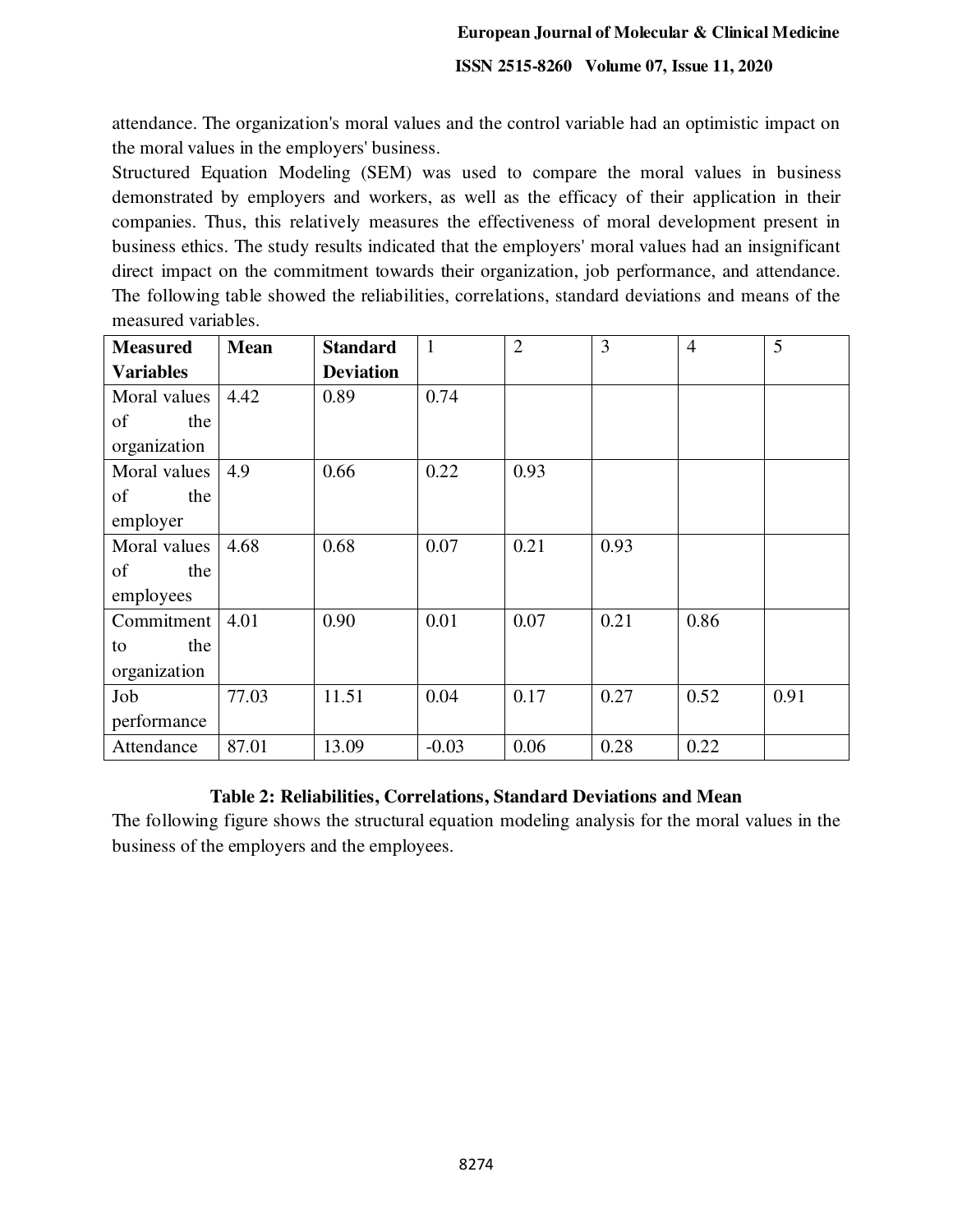**ISSN 2515-8260 Volume 07, Issue 11, 2020**



**Figure 1: Structural Equation Analysis conducted for the Moral Values in Business of the Employer and the Employees** 

#### **DISCUSSION:**

 The moral values in the business of the employees are eminent for the effectiveness of the employees. The study results indicate that the moral values in the business of the employee were optimistically related with their commitment to the organization, attendance and job performance and the moral values in the business of the employer were optimistically related with the moral values in the business of the employees. The employees exhibit high moral values in business compared to their employers having low business values. The effectiveness of the employees having high moral values had high effectiveness when compared to others. The study results point out that the moral values in the business of the employees are related to the effectiveness of the employees and helps in apprehension the eminence of moral issues occurring within the organizations. It is complex to develop moral values in business within the employers to act as a role model for developing moral values within their employees. A happy relationship was observed between the moral values in the business of the employees and the employers of the 24 organizations used in the research. The employees play a prominent role in the moral development of their employees and so in their businesses. Also, the moral values in the business of the employers and the employees are related directly to the commitment to the organization, job performance and attendance. The research also opts for a better apprehension of the relationship between the employers and employees' moral values in business. The cross-level effects of the variables could be investigated in further researches. The moral values of the organization, group norms and individual norms could be investigated further. Also, examining the impact of the individuals' moral values on the effectiveness of the organization could be done in the future.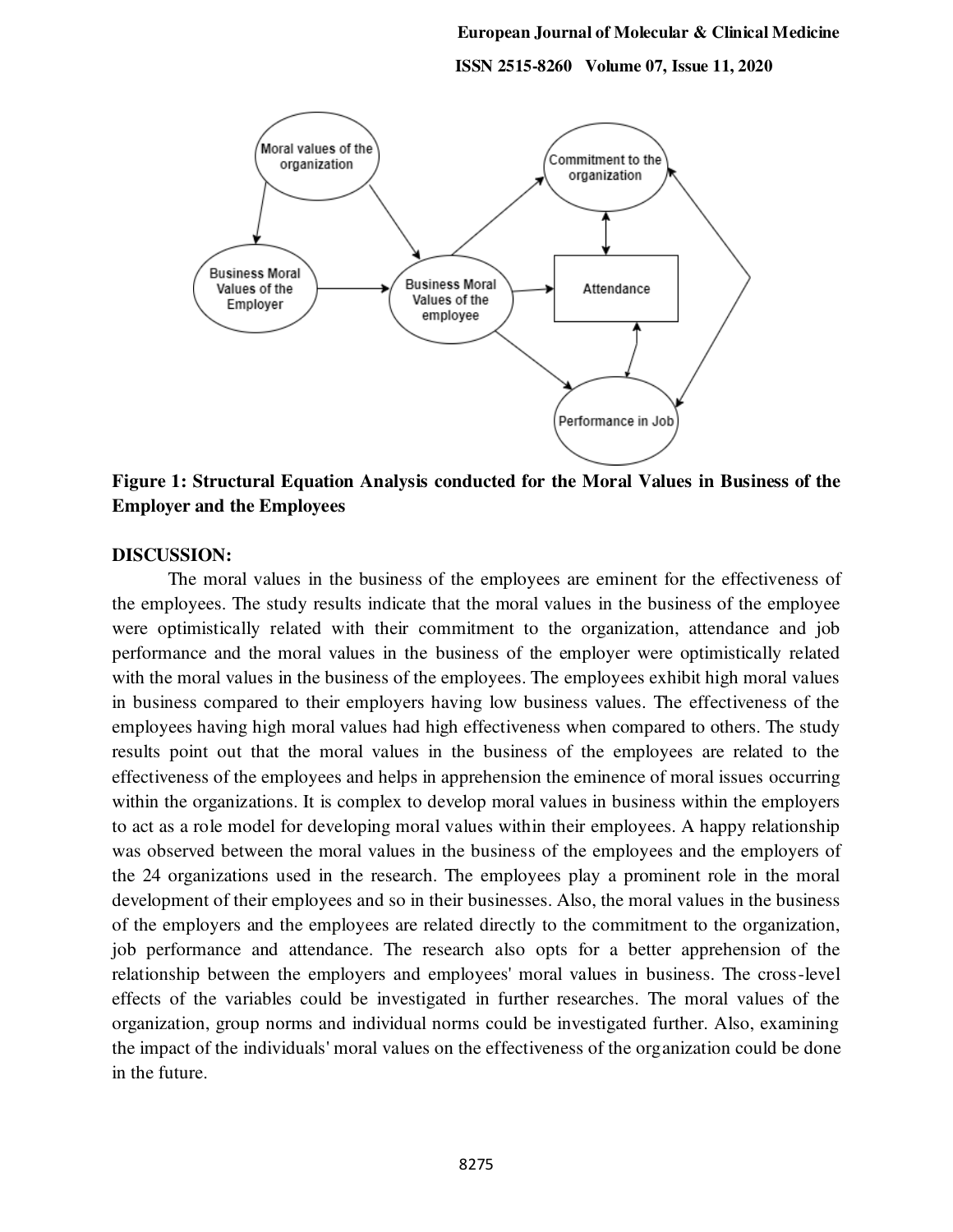## **CONCLUSION:**

 Though the proposed study on measuring the effectiveness of moral development present in business ethics is studied and analyzed with the analysis of the moral values in the business of the employer and the employees, the study has certain drawbacks as well. A quasi-experimental study or long-term research may provide a much clear interpretation of the research topic. The moral values in business are encompassed broadly in the research with a scaling technique. The moral values in the business of the employers and employees have a vast difference. For instance, cheating the consumers and bribery, etc., may be practiced by the employers and not the employees. The employees may have other issues in breaching the moral values of the organization. As a result, the study concludes that moral development begins with employers and is extensively followed by the employees. If the moral values are followed correctly in businesses and organizations, then a promising result is observed in the moral development in businesses; when they are not followed correctly, it leads to pessimistic impacts on the organization. Thus, the research study concludes that moral development is effective in organizations when it is effective within the employers and employees of the organizations and businesses. Thus, moral values and their development are directly associated with ethical values in businesses.

#### **REFERENCES:**

1. DeTienne, Kristen Bell, et al. "moral development present in business ethics: An Examination and Critique." Journal of Business Ethics, Nov. 2019. Springer Link, doi:10.1007/s10551-019-04351-0.

2. Trevino, Linda Klebe. "Moral Reasoning and Business Ethics: Implications for Research, Education, and Management." Journal of Business Ethics, vol. 11, no. 5/6, 1992, pp. 445–59.

3. "Kohlberg's Stages of Moral Development in Business." Your business, https://yourbusiness.azcentral.com/kohlbergs-stages-moral-development-business-27935.html. Accessed 28 October 2020.

4. Forte, Almerinda. "Business Ethics: A Study of the Moral Reasoning of Selected Business Managers and the Influence of Organizational Ethical Climate." Journal of Business Ethics, vol. 51, no. 2, 2004, pp. 167–73.

5. Bienengräber, Thomas. "Moral Development in Business Education – Social Conditions Influencing Moral Judgement Competence." Journal of Vocational Education & Training, vol. 66, no. 3, July 2014, pp. 406–27. Taylor and Francis+NEJM, doi:10.1080/13636820.2014.908940.

6. Graham, Jill W. "Leadership, Moral Development, and Citizenship Behavior." Business Ethics Quarterly, vol. 5, no. 1, Jan. 1995, pp. 43–54. Cambridge University Press, doi:10.2307/3857271.

7. "Kohlberg's Stages of Moral Development in Business." Small Business - Chron.Com, [https://smallbusiness.chron.com/kohlbergs-stages-moral-development-business-63962.html.](https://smallbusiness.chron.com/kohlbergs-stages-moral-development-business-63962.html) Accessed 26 October 2020.